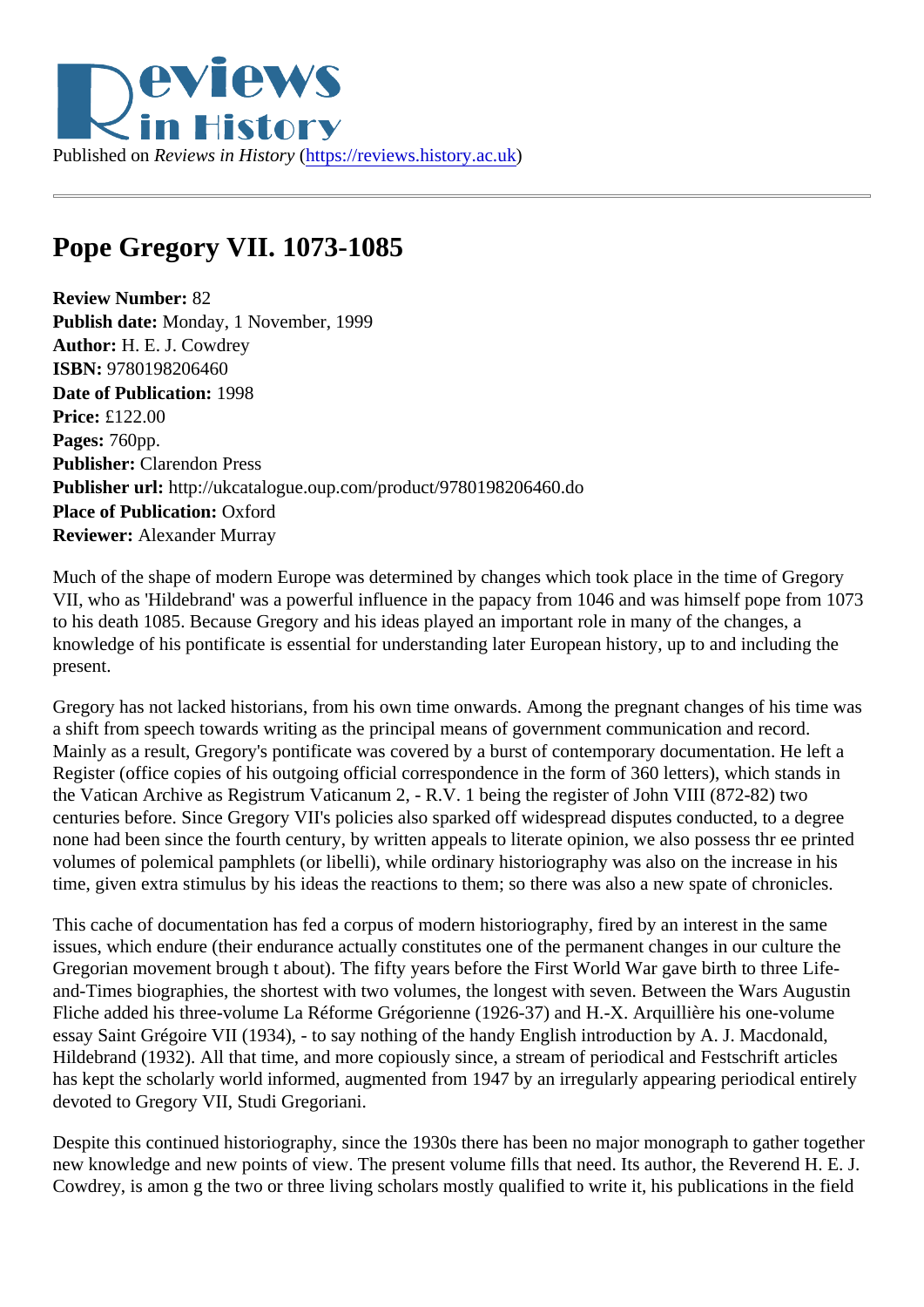having begun thirty years ago and remained standard. In 1972 he edited the sixty or so Gregorian letters to survive outside the Vatican Register. In 1970 his The Cluniacs and the Gregorian Reform had explored one important facet of Gregory's movement, and in 1983 he addressed another in The Age of Abbot Desiderius. In the same period he has contributed more than thirty articles on the Gregorian reform as it impinged on particular countries, groups, or contemporary ideas (many of the articles now collected in volumes). The appearance of his Gregory VII is therefore itself a historical event, likely to establish a canon for m any years ahead.

Its text of 627 pages takes the reader patiently through the primary evidence on Hildebrand's birth (c. 1015) and younger years, and then, in the ten central chapters, on Gregory VII's twelve years as pope. These ten chapters fall into two groups. One rehearses Gregory's dealings with successive territorial powers: Germany (given a monster chapter of its own, of 200 pages), Italy, France, and, more briefly, countries round the edge of Latin Europe, including Spain and Anglo-N orman England, these being followed in a separate chapter by the eastern churches and Islam. A second group, of four chapters, then examines the pope's attitudes in successive conceptual areas: the religious and moral foundations of his thought, his ide as on church order, on the relation of priesthood and kingship, and on monasticism. Two very short chapters make a coda with an account of Gregory's death, and a general assessment.

The prodigious industry embodied in a book of this rank normally demands a modicum of the same from its reader, and this one, true to the rule, makes a substantial read, at times reminiscent of the experience of going through file after file in an office. Indeed that is what much of it is. Gregory's 360-plus-60 known letters are scrutinized and compared with related sources, in relation to each event; and then, in many cases, scrutinized and compared again in the later chapters with t heir relevant conceptual questions in mind. What drives the reader on is not only the intrinsic interest of the subject-matter but admiration for the book's allbut-perfect degree of organization (my only cavils in that area are the meanness of the ind ex in relation to the wealth of material hidden in the book, and the author's sectional system of cross-references - editorfriendly, reader-unfriendly). This thorough re-examination of the sources will leave even Gregory aficionados abuzz with new ideas .

The aficionados will also, naturally, spot omissions and points of difference. One challenge of historical writing is that the number of omissions in a book will be proportional to its length (for the same reason that a big empire has a long frontier to defend). Thus Cowdrey's absorption in the documents is such that he does not reflect more than fleetingly on the nature of his principal document, namely the Register, and what that tells us about the character of papal government. Nor is Cowdrey any partisan for the soci-economic school. He touches lightly on the Roman Jew Baric († c. 1016), who became a Christian and sired the Purlin dynasty with its two popes; but too lightly to get us speculating on what a wealthy Jew was doing in Rome then: whether his presence, that is, had anything to do with an incipient Roman commercial revolution, of the kind that more generally lay behind the spread of simony (the commercialization of church office), the reformers principal enem y, as it transformed the relationship between towns and their bishops (as indeed between nations and their kings). Again, when Philip I of France was accused by Gregory of 'robbing' Italian merchants (who no doubt told the tale to Gregory), Cowdrey repea ts the charge without pausing to ask if this incident was not just an explosive announcement of the arrival en scène of the Champagne fairs and of the Capetians' felicitous discovery of the device of charging tolls.

There is a measure of vacuum, then, on economic matters. On social, it can be no coincidence that two of the least convincing of Cowdrey's judgements touch this area. One is Hildebrand's birth. In the past, much has been made of an e xpression used by a friendly ecclesiastic, that God had chosen Hildebrand 'de plebe sua'. But that only meant Hildebrand was like King David (cf. Ps. 88:20), not that he was of what we might call 'plebeian' birth; a conclusion rendered even less likely by young Hildebrand's having an avunculus (mother's brother) as abbot of Rome's most prestigious monastery. A second questionable area touches that central subject of moral reform: clerical celibacy. Cowdrey, like Gregory, reads clerical celibacy a s church rule of uncontestable age and authority, approved (Cowdrey writes) by 'almost everyone who, in the second half of the eleventh century, was concerned with the condition of the church.' Literally hundreds of German and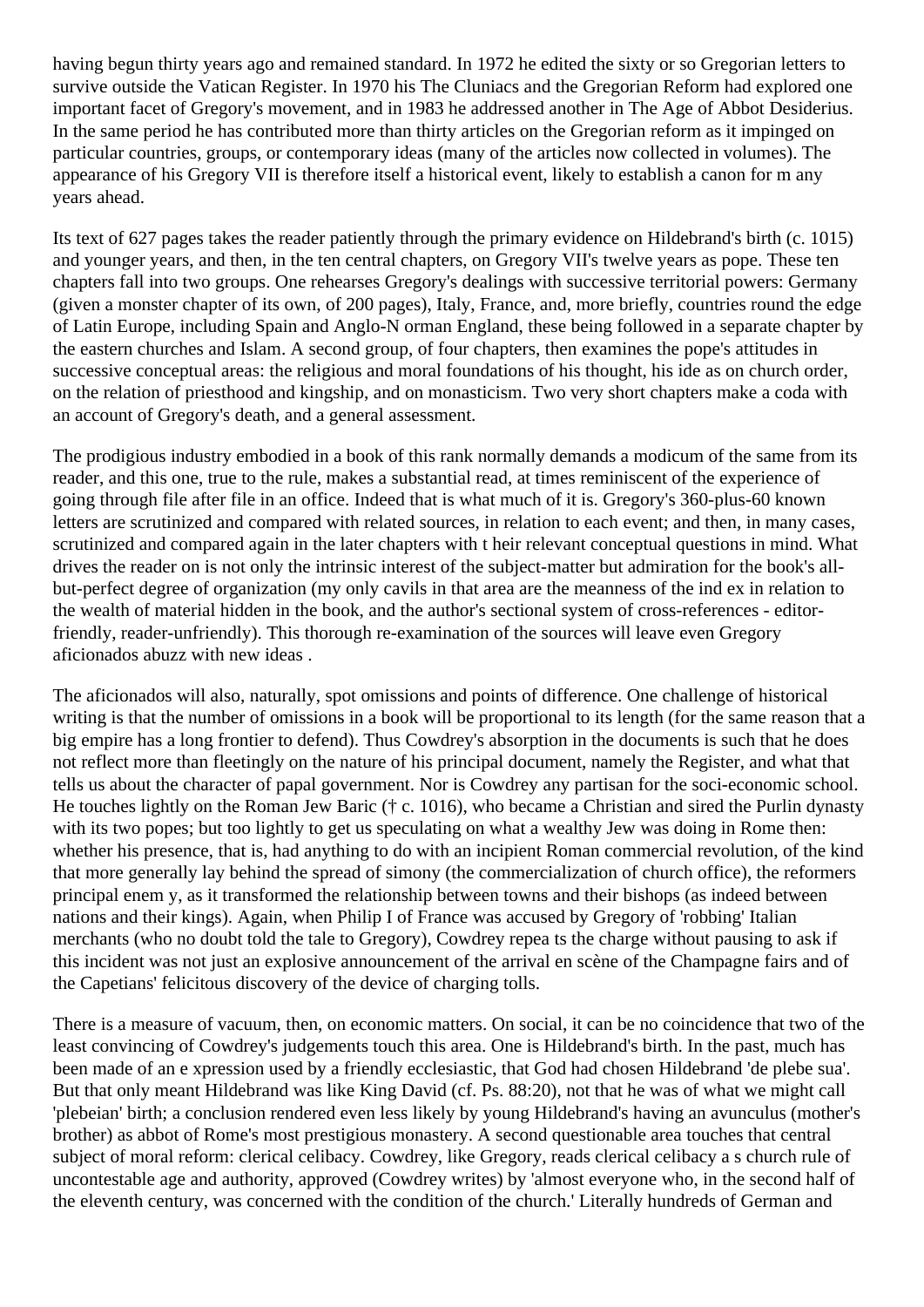Italian clergy would have contested that. One consequence of that simple equation is any priest who thought himself respectably married St Peter Damian's father, for instance) becomes simply a 'fornicator', a term repeated by Cowdrey, as by Gregory, as if neither psychology nor law ever admitted honest doubt. However much we may back the reformer's stand on celibacy we do not have to make that mistake. (One of the many paradoxes of Gregory's life is that the apostle from he drew his authority, St Peter, had been a married m an.)

Aficionados will therefore find points to pick at if they want. Prudent ones, however, will not want to; because they will see that they might, by doing so, risk walking past the value of the book as a whole. It is, in fact, a pe arl of great price. What the reader gets for his modicum of industry is a picture of finer resolution than any other available, or indeed that could be available without Cowdrey's patient method and acquaintance with secondary scholarship. The outcome i s like a magnified scientific photograph, which reveals at a glance the lineaments of an otherwise mysterious and invisible natural process.

Summary cannot do justice to that picture, but can sketch its outline. Gregory must have had a coherent philosophy, we imagine, otherwise he could not have shaken the world. Cowdrey's shows this to be wrong, and proves, rather, Greg ory's remarkable degree of flexibility, at times even uncertainty. We may protest, what about the lofty certainties of the so-called Dictatus papae (a series of 27 propositions, exalting papal authority, found in Gregory's Register between two lett ers dated in March 1075)? Cowdrey shows they were of little or no account. Whatever the origin of the list, Gregory subsequently ignored it, and it can represent no more than a record of one stage in Gregory's private thinking as his crisis developed. Again, we may ask, what about the Donation of Constantine (an eight-century forgery purporting to convey from that Emperor to the bishop of Rome ex officio, imperial authority over Rome and other ill-defined 'parts of the West')? Gregory ignored that too. At least, he never quoted it or referred to it, and built up his claims on other grounds. Even Gregory's often-mentioned claims to hold suzerainty of certain kingdoms by 'feudal' right are revealed, through a careful array of all related utt erances, as too awash with inconsistencies to qualify as coherent political legal doctrine.

The one thing demonstrably consistent in Gregory, to put over against that flexibility, was religious faith: a faith fed (to follow the testimony of Guido of Ferrara, otherwise a strong critic) by constant prayer, the reading of the Bi ble (which Gregory knew well and often quoted, Jeremiah and the Pauline epistles being prominent), and daily Mass, celebrated (Guido wrote) 'with tears in his eyes'. Like the faith of Gregory VII's model, Gregory the Great, this was a faith diffusivum sui, self-diffusing. Not only was the pope generous with time and care for people with problems ('No one ever went empty away who approached him for a hearing', according to the same Guido). Where Gregory the Great had diffused his faith largely by p reaching and dispatching missionaries, Gregory VII sought to reactivate the church as a structure, which he saw currently sunk into near-identity with secular society. The salt had lost its savour. Central to this restoration project was Christ's commis sion to St Peter, whose duty and authority to 'feed my sheep' Gregory VII understood as passing to all bishops of Rome. (As a Roman, we may add, Gregory would have been more than ever attached to St Peter because of the age-old bond which held every Itali an city to its saintly patron). Gregory believed he was the vicar of St Peter on earth, if not yet, quite, in any official writings at least, vicar directly of Christ (a papal title only permanently established from Innocent III's time).

Faith, in that form, was what was fixed in Gregory's thought. Everything else was accessory, and open to modification. Cowdrey's file-by-file analysis demonstrates this first in respect of the articles of church reform. Take lay invest iture (the practice by which a layman formally appointed someone to church office), which proved the most contentious. Lay investiture was general when Gregory became pope and it is well known that Gregory only came to tackle it only by steps. But how many steps? More that we thought. Cowdrey explains how Gregory was not persuaded to cross the Rubicon of lay investiture by its longstanding critic, the radical Humbert of Silva Candida. Rather it was an incident in 1074, when one of two bishops King He nry IV was then investing, the canonically-minded Anselm II of Lucca, took an isolated stand against the procedure. Anselm's stand precipitated Gregory's, and it was Anselm, probably, who brought to Gregory's attention the canon which underpinned this pos ition - a canon, paradoxically, from a council whose authority Gregory would not have recognized had he not been under the illusion that Pope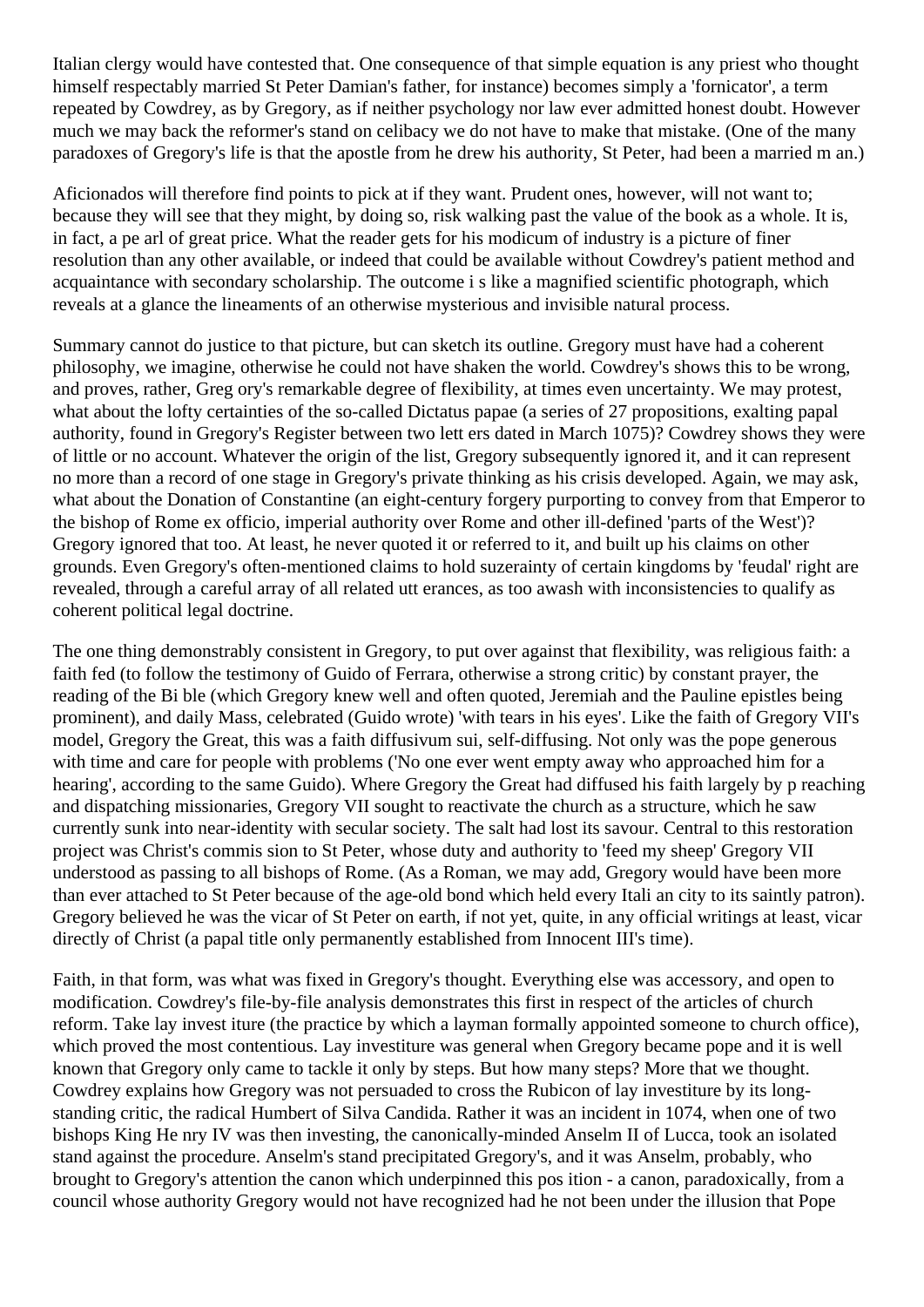Hadrian II had presided, namely the fourth council of Constantinople, in 869-70. The 22nd canon of that council had banned any lay participation whatever in the appointment of bishops, unless - it added - it was by the churchmen's invitation and in some way they thought appropriate. That canon, from what we think of as Caesaropapist Byzantium, not only toughened t he Gregory's stance against lay investiture but helped him anticipate the provision in which following generations would find a compromise: that a layman could invest a bishop with his temporalities, though not his ecclesiastical office. We associ ate that provision with the canonist Ivo of Chartres, c. 1100, but Cowdrey shows it was employed already in 1078, in the appointment of a bishop of Augsburg.

Gregory's pragmatism in other aspects of the lay-clerical relationship is well known, but not its extent. The pragmatism is shown here by an abundance of example - of Gregory's exhortations to lay congregations to boycott the Masses of incelibate priests; and to princes, to coerce lazy bishops. Anyone doubting Gregory's capacity for tactical somersaults in the matter of clerical and secular spheres of activity can turn to a letter of 1074, suggesting that Gregory, as pope, lead an army to rescue Byzantium from the Turks, and the king is to look after the Roman church while the pope is away.

A pope so reliant on allies had no choice but such ideological gymnastics; nor should it need saying - though it does, and Cowdrey again says it with a new degree of authority - that Gregory was not the only one to shift his positions. Again and again we see a bishop, abbot, prince, or king, shifting a position in response to his own shifting configuration of interests and beliefs, several bishops, for instance, travelling to Rome to see Gregory and being won over, or (though less oft en) repelled, by Gregory's personality. Some of these churchmen had or acquired a vision of their own, similar or all but identical to Gregory's. That indeed is what made the reform movement possible. Examples are the formidable legate Hugh of Lyon, or Wi lliam of Hirsau (a convert to Gregory's viewpoint), and a whole phalanx of Augustinian canons whose pens and tongues laboured for the reform movement in southern Germany (one of them Paul Bernried, Gregory's biographer).

Of men of vision whose vision jarred with Gregory's, the most important was of course Henry IV. Although Cowdrey's book is not about Henry, the king is inevitably portrayed in it and portrayed, like Gregory, as a man dominated by a powe rful central idea, which gained articulation by stages and was expressed in pragmatic policy-shifts. (His appearance as a penitent at Canossa may have been one). This unexpected symmetry between Henry and Gregory makes the book's most impressive single le sson. While their asymmetries have always been many and obvious, their positions mirrored each other in this, that in each of the pair, in the course of their decade-long confrontation, a single dominant intuition came to isolate itself, and shape and reshape all other policies round it. On Gregory's side, I have mentioned his gradual hardening on the subject of lay investiture, but could have mentioned, as if in recompense, his corresponding softening on clerical celibacy, as the embattled pope s aw that the entire reform movement might founder on an issue so contentious among many clergy (not to mention their wives). Not least - though chronologically last, that is, from the moment when the pope's traditional protector had become his most menacing enemy - Gregory had to find arguments to justify Christian bishops' engagement in war - another canonistic task on which his loyal partisan, Anselm II of Lucca, proved useful.

Corresponding shifts on Henry's side, equally pregnant for the future, included tactical concessions Henry made to political heavyweights whose help he needed. There were royal crowns, on suitable terms, for the rulers of Bohemia and Hu ngary, while the most pregnant of all such concessions were privileges to towns, in Germany but also, more pregnantly still, in Italy, whose independent communes dated their rise from the investiture contest. Tactical concessions apart, deeper shif ts can be found in Henry's policy. The first in time was his sharp awakening to the predicament he had put himself in by encouraging irregularities in the German church. In 1073, German political geometry had been quite different from what it became: then , Cowdrey points out, it had not been the pope but the bishops who had attacked the king as unfit to govern; even to the extent of blaming Gregory for being too friendly to Henry. That all changed, as Henry opened his eyes to where his true challen ge lay and regretted having surrendered the moral high ground to the papalists. By 1075 the game was up for those German careerists who had bought their way into bishoprics and helped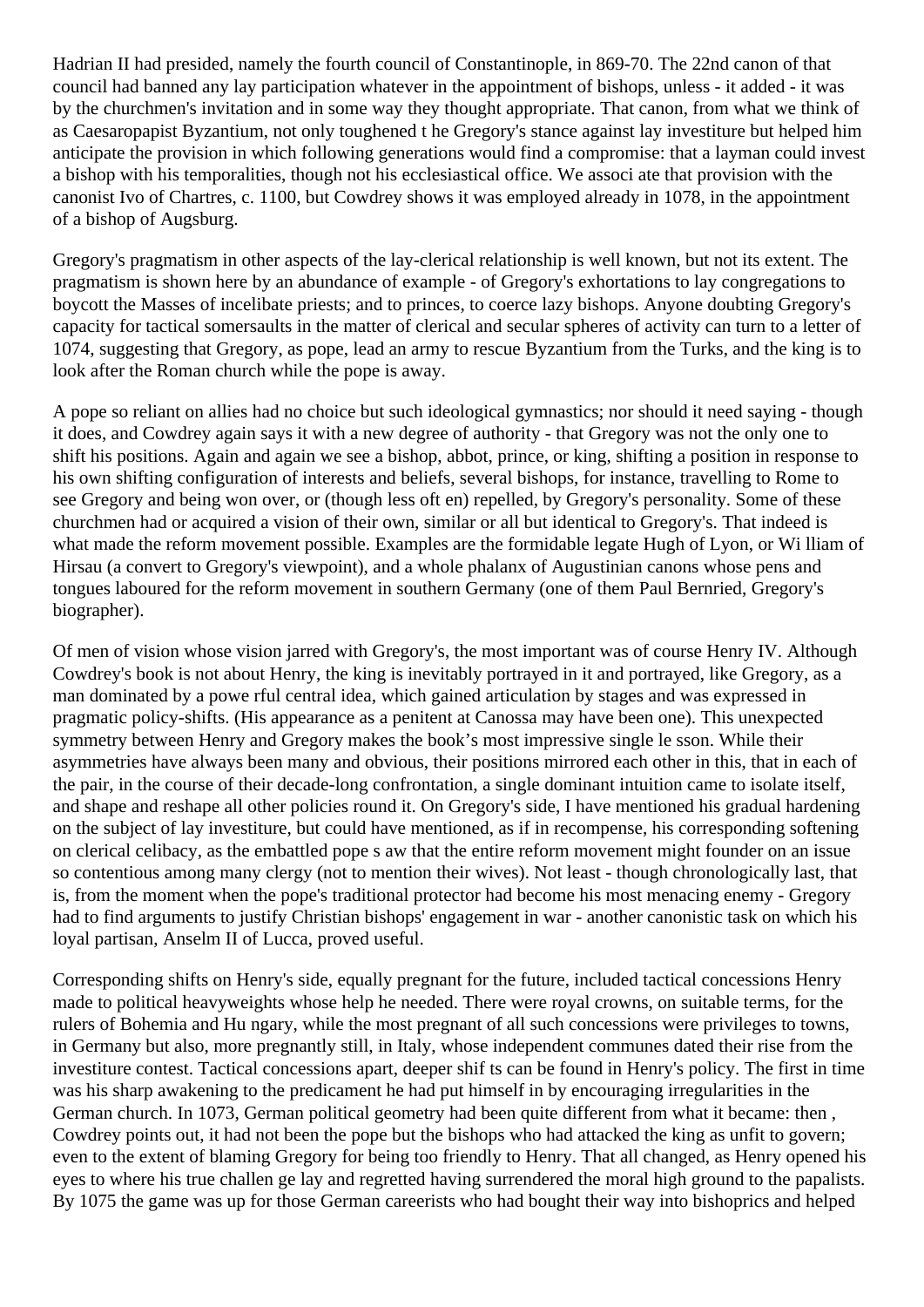finance royal government by doing so, as a wiser Henry embraced r eform, hammering at simony, and granting church privileges as pious any of his forbears' - for instance, to the Hirsau monastic family - and insisted on the payment of tithes to bishops. Given Gregory's ideological twists and turns, Henry even found chanc es to go into the attack as when, late in the pontificate, he told the world Gregory was corrupting Christianity by justifying the church's involvement in war. The most consequential Henrician shift was related to this: the formulation, for the first tim e, of an articulate imperialist doctrine, put out in polemic pamphlets to match and outface the canonists, and anticipating the imperialist theory destined, in the 1150s, to bring into being Barbarossa's 'Holy' Roman Empire, its authority direct from God rather than via the pope.

On both sides, therefore, tactics and the doctrine moved in the course of the dispute, the shifts on one side partly set off by shifts on the other in continuous ricochet - if a ricochet barely perceptible in any picture less finely re solved than this one. The more emphasis the Henricians put on the sacral self-sufficiency of the Empire, the more we find an answering change in Gregory's thought. Following Müller-Mertens, Cowdrey sets out a change in Gregory's phraseology about Henry's kingdom, traceable from 1074, on the basis of an expression known in imperial Italy from c. 1056. As pope, Gregory more and more chose to refer to Henry and his kingdom as 'king[dom] of the Germans', as distinct from saying anything about an Empire. Gregory wanted Germany to be just another kingdom like others, in direct antithesis to the imperialist doctrines now being formulated on the other side. Gregory wanted Germany locked into his preferred world-scheme, in which kings had str ong authority, inheriting their kingdom undivided (he urged the king of Norway not to divide his kingdom between sons), forming a political matrix for the church, but - the big 'but' in Henry's case - not directly involved in its government.

All Gregory demanded of his kings was that they stand up for justitia, which included church autonomy. Because Henry IV had failed on this point, yet remained prima facie the most powerful European monarch, Gregory had to outmanoeuvre him and hence adjust the outlying parts of his own ideology, including a departure, in this one case of Germany, from his usual support for the hereditary principle. Surely without foreseeing the lasting results of what he did, Gregory encour aged the opposite, elective principle in the German royal constitution. Granted the centrifugal forces already present in Germany - between Saxony and the Rhineland, North and South - this intervention tilted the German constitution decisively in a federal direction.

Gregory died in 'exile', in Salerno (Cowdrey argues he was not, as usually supposed, bitter about it, on the ground that it was a kind of blessed martyrdom), while Henry campaigned on, his antipope Clement installed in Rome. Despite the papalists' increasing use of the expression regnum Teutonicorum, the Henrician idea of Empire was far from dead; and when it did finally die, in the reign of Henry's great-great-grandson Frederick II, that would be after a struggle which hurt the papacy almost as much. So Gregory does not look like the winner. In two important respects it was nevertheless Gregory's vision which found vindication by subsequent history. He had forcefully differentiated ecclesiastical from secular power. On one hand that meant that canon lawyers, though they rarely quoted Gregory as an authority (as Cowdrey points out) could in the twelfth century crowd into the curia to build on his bequest, armed after 1130 with an increasingly universal corpus of law, in Gratian' s Decretum, which made the pope rather than any rex Teutonicorum the successor of to the classical Roman Emperor, as supreme appellate authority. Meanwhile, by denying this role to the secular Emperor the post-Gregorian papacy directed western Christendom towards Gregory's, not Henry's, ideal political structure: not, that is, as in the in so many other parts of world, the unified structure of single Empire with direct divine authority, but the fragmented one of states politically independe nt of each other, while sharing the core of a common religion.

Gregory's challenge to Henry and the status quo was compared by a contemporary to an earthquake. Cowdrey's fine-resolution picture - a moving picture, registering subtleties of change - allows the observer to watch the geological processes behind that earthquake, as the elusive tectonic plates creaked into their new positions, in those critical twelve years, to form the foundations of subsequent European politics and culture.

**Other reviews:**  [2]